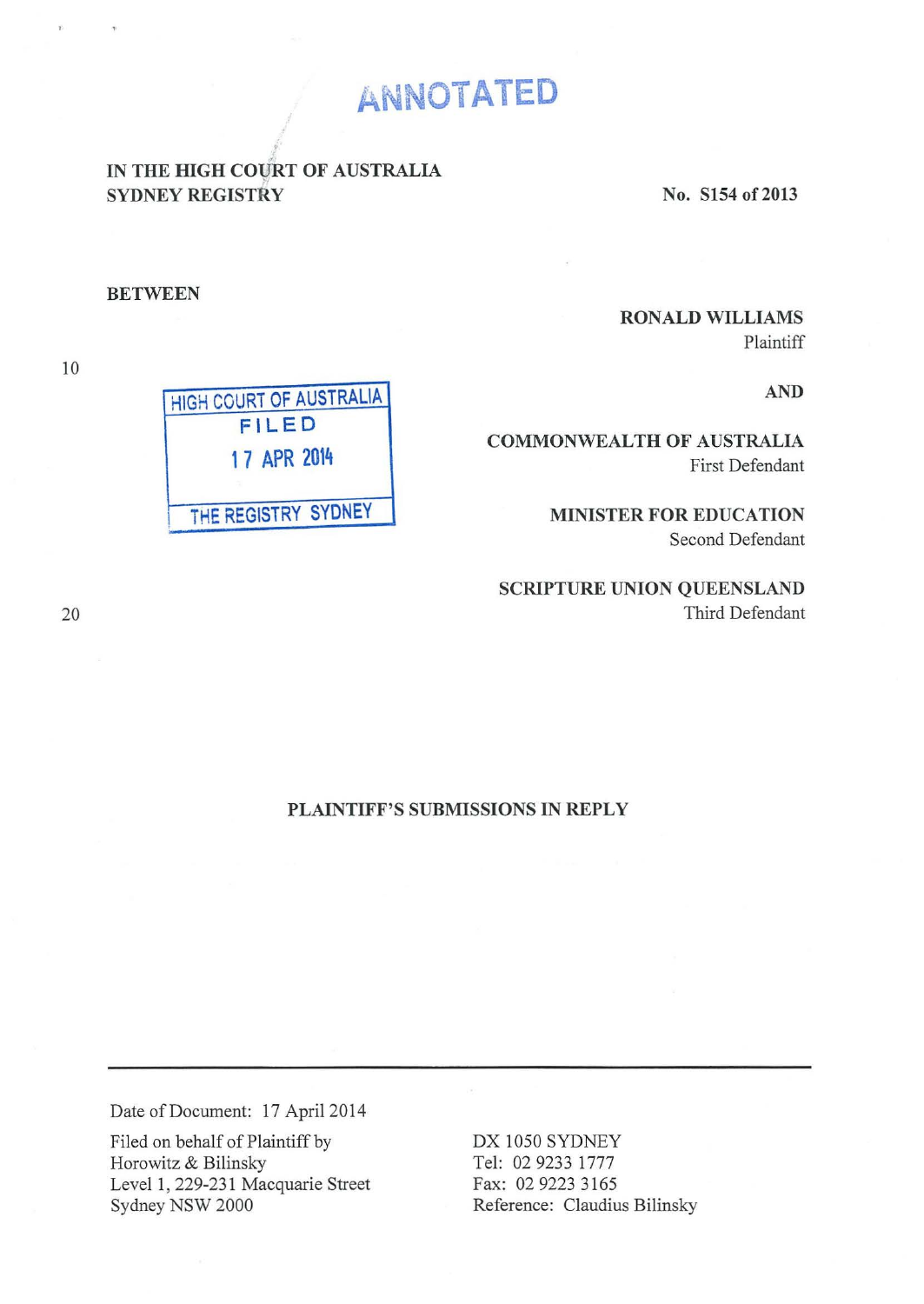## Part I: Publication of Submissions

I. These submissions are in a form suitable for publication on the Internet.

# Part II: Plaintiff's Argument in Reply

## *No power to enact a general expenditure law*

2. As SUQ concedes (in its submissions ("SUQS") at [51]), French CJ accepted in *Pape*<sup>1</sup> that "the power to appropriate is a necessary incident of the power to make laws with respect to a subject matter and is implied by the grant of that power". The plurality in that case also recognised that in determining the validity of any expenditure said to be supported by an appropriation, questions of constitutional fact might arise.<sup>2</sup> It is implicit in this that there is no unbounded power to appropriate 10 that stands removed from the other heads of Commonwealth legislative power. If there were, no question of constitutional fact could ever arise with respect to an appropriation. There is accordingly no general power to appropriate, to which a power to authorise expenditure is incidental.

3. It does not detract from this to suggest that "an appropriation law concerns the relationship between the Commonwealth Parliament and Executive in relation to financial matters, and does not regulate the rights, duties or obligations of citizens" (SUQS [25]). To assert, on the basis of that proposition, the existence of an independent and unlimited power to appropriate is, quite impermissibly, to read the word "law" in ss 51 and 52 of the *Constitution* to mean "laws other than those concerning the relationship between Parliament and the Queen".

4. There is therefore no substance in the assumption that underpins SUQ's argument concerning 20 the Commonwealth's power to enact what are termed general expenditure laws, namely, that the scope of the Commonwealth's power to authorise spending is dependent upon the ambit of its power to appropriate from the Consolidated Revenue Fund. On the contrary, it is the width of the Commonwealth's power to spend or to authorise spending, as reflected in the reach of its legislative and executive power, which sets of the range of purposes for which appropriations may be made.

# *The excessive breadth ofs 32B of the FMA Act*

5. Unlike SUQ, the Commonwealth does not suggest that s 32B of the FMA Act is a general expenditure law, let alone that it could validly operate as such. Instead, its submission is that because the operation of s 32B hinges upon the existence of regulations, its scope is circumscribed by those limits that attend the exercise of legislative power involved in the making of regulations. 3 0 Nonetheless, the regulations contemplated by that provision do not create any rights or liabilities. Nor do they confer any power. They are instead entirely dependent upon s 32B for their legal consequence. Given then that the first step in assessing a law's validity is to identify its character "by reference to the rights, powers, liabilities, duties and privileges which it creates", $3$  there is an incongruity in the suggestion that engagement of s 32B is dependent upon the validity of regulations which, on their own, have no juridical consequence and thus do not readily lend themselves to the process of characterisation. Simply put, it is inapt to speak of the validity of regulations that, of themselves, have no legal operation; rather, the relevant question is whether the statutory provision for the purposes of which the regulations were made can validly endow those regulations with the legal consequence that it purports to endow.

40 6. Consequently, if s 32B is to be construed as operating only upon regulations that identify grants of financial assistance or programs touching upon matters falling within the ambit of Commonwealth legislative power, it is only because the word "regulations" in that provision is so read down. And if that be right, then one must ask why it is the word "regulations" that should be read down, and not the term "arrangements", particularly in the various ways postulated in the

<sup>1 (2009) 238</sup> CLR I at 55 [Ill]. See *Northern Suburbs General Cemetery Reserve Trust* (1993) 176 CLR 555 at 601 per McHugh J.<br><sup>2</sup> (2009) 238 CLR 1 at 78 [197].

<sup>&</sup>lt;sup>3</sup> Commonwealth v Tasmania (1983) 158 CLR 1 at 152; Re Dingjan; *Ex parte Wagner* (1995) 183 CLR 323 at 368-369.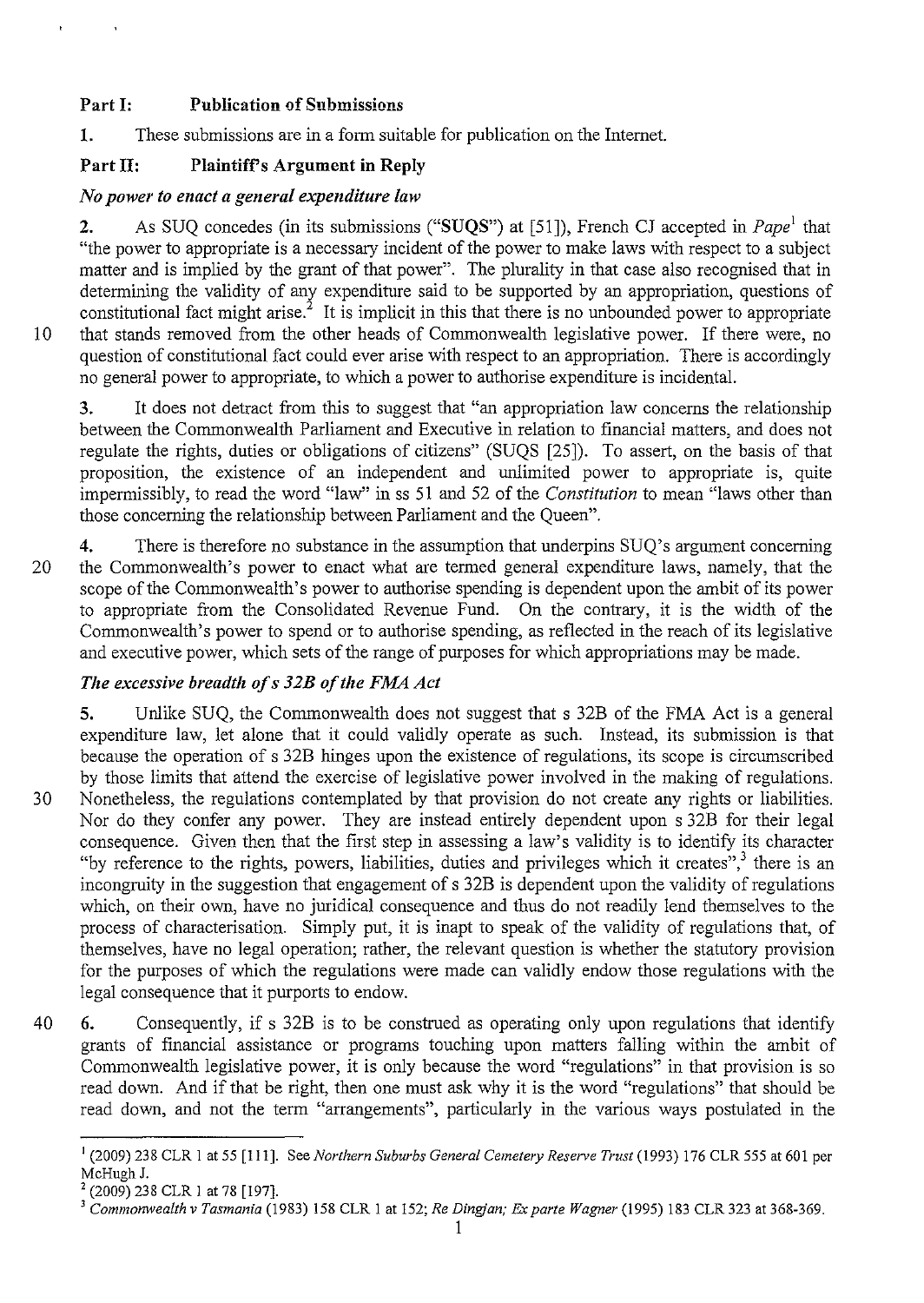Plaintiff's submissions in chief. That s 32B indicates no answer to that question suffices to demonstrate its unsuitability as a candidate for reading down.

# *A distortion oftlze relationship between Clz I and Clz II oftlze* **Constitution**

7. Because item 407.013 of Part 4 of Schedule lAA to the FMA Regulations is entirely dependent upon s 32B for its legal consequences, if s 32B were wholly invalid, item 407.013 would, at the very least, be inoperative, notwithstanding that it was inserted into the FMA Regulations by an Act of Parliament. The Commonwealth seeks to avoid this outcome by asserting that ss 32B and 65 of the FMA Act may be read down so that the former applies only to regulations made by enactment of the Financial Framework Amendment Act. There is, however, no mention of this latter statute in 10 s 32B, and therefore nothing in that provision that would, in conformity with what was said in *Pidoto v Victoria,*<sup>4</sup>offer any basis for adopting the contents of that statute as a standard or criterion for reading down.

8. Moreover, the position advanced by the Commonwealth would involve, not merely reading down s 65, but adding words to it. That provision confers upon the Governor-General the power to make regulations either prescribing matters "required or permitted by [the FMA Act] to be prescribed", or necessary or convenient to be prescribed for carrying out or giving effect to that statute. If s 32B is to be construed as operating only upon those regulations promulgated in the Financial Framework Amendment Act, the words "except for the purposes of s 32B" would have to be inserted into s 65. And that, on any view, would be a legislative exercise.

20 9. Consequently, if the Plaintiff were correct in his contention that it is beyond the legislative competence of the Commonwealth Parliament, having regard to the position of the Senate, to empower the Executive to spend "in blank", s 32B would be wholly invalid, and item 407.013 inoperative. The circumstance that that item was included in regulations promulgated by Parliament thus affords no answer to the Plaintiff's argument.

**10.** Nor does the Commonwealth's attempted "Brandeis brief' (at CS [37]-[40]) on the extent to which the Senate monitors the activities of the Commonwealth Executive as a matter of current practice. Significantly, this branch of the Commonwealth's argument assumes that *Williams (No. I)*  was correct – that is, that even despite the appropriation process in its present incarnation and the practices relied on by the Commonwealth, the position of the Senate requires rejection of the 30 proposition that the Executive may, in every instance, expend public funds without legislative authorisation. If that be right, then those same practices would offer little, if any, assistance to the Commonwealth in resisting the submission that the position of the Senate would preclude any attempt, by legislation, at denying that chamber any involvement in the process of authorising the specific purposes for which the Commonwealth is empowered to spend.

**11.** After all, the question in this case is not whether the Senate sufficiently monitors estimates of expenditure by means of, say, the committee system. It is instead whether, assuming the requirement for legislative authorisation of expenditure, a requirement founded, in part, on the position of the Senate, and having regard to the text and structure of the *Constitution,* which was adopted prior to the development of the practices relied on by the Commonwealth, it is permissible for Parliament to 40 authorise spending by the Executive "in blank".

12. The Plaintiff's submission is that this question should be answered in the negative. Indeed, it may well be, given the remarks of the plurality in *Pape,<sup>5</sup>*that any statute purporting to authorise spending must identify the purposes of the proposed expenditure with sufficient precision to provide a textual basis for the determination of issues of constitutional fact relevant to the validity of that expenditure. So much should have been apparent from the Plaintiff's submissions in chief at [70]- [73]. It is thus incorrect to say, as the Commonwealth does at CS [43], that the Plaintiff failed to

<sup>4 (1943) 68</sup> CLR 87 at Ill. *<sup>5</sup>*(2009) 238 CLR I at 78 [197].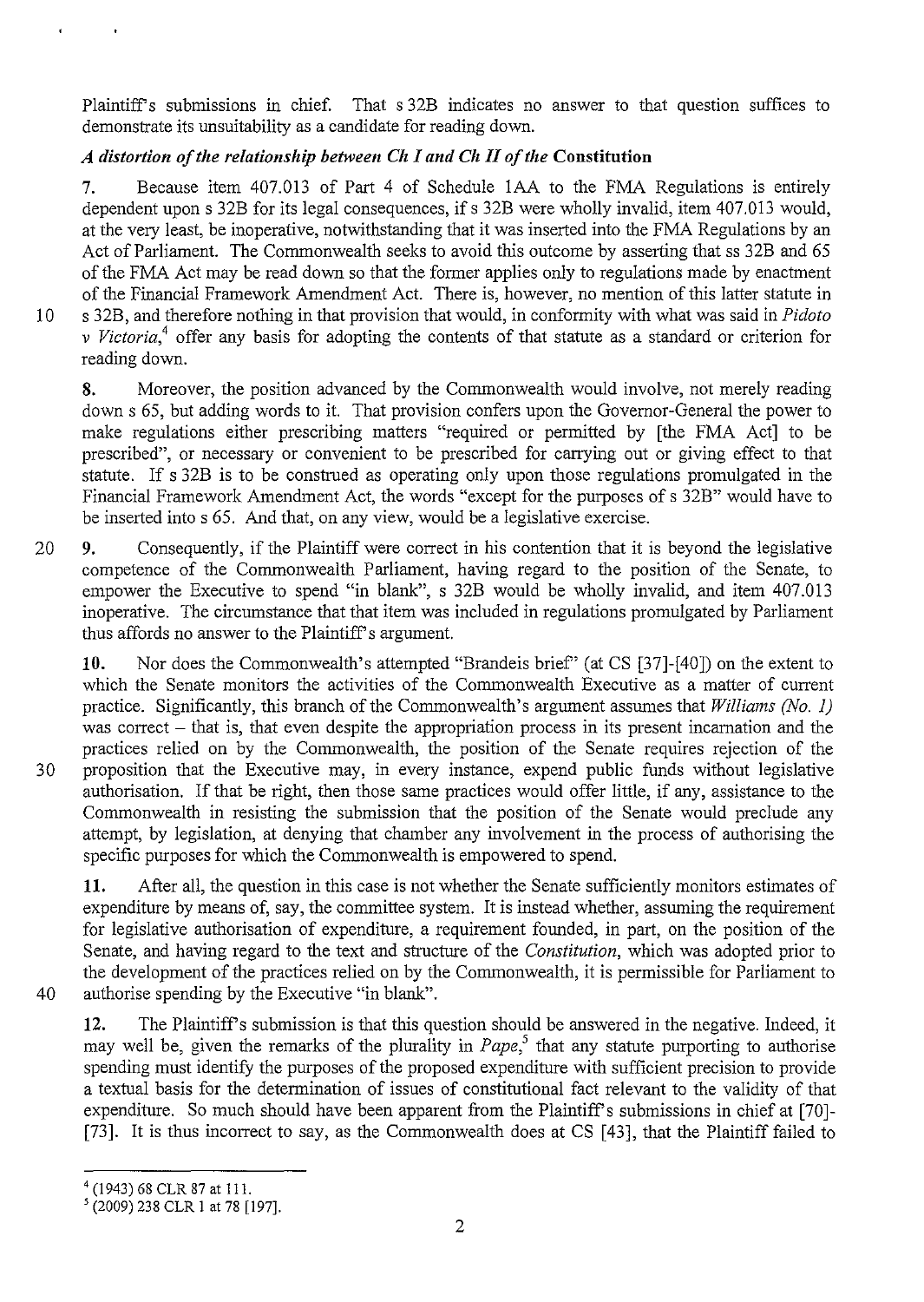identify the level of engagement of the Senate that would, on his case, be required so as validly to authorise the expenditure of public funds.

**13.** Something now should be said concerning SUQ's submission that s 32B does not permit any bypassing of the Senate because it authorises only those arrangements entered into for the purposes of programs identified in the PBSs that are placed before the Senate in its deliberations over each Appropriation Bill (No. 1). Underpinning that argument is an assumption that an Appropriation Act (No. 1) appropriates money for the purposes only of the programs identified in a PBS, and therefore that "[o]nly expenditure upon such [programs] would [involve] the execution of the appropriation law" (SUQS [71]).

- 10 **14.** There are, however, two difficulties with this. First, the argument proceeds upon the premise that s 32B is valid as a general expenditure law enacted in the exercise of a legislative power incidental to the Commonwealth's free-standing power to appropriate. For the reasons already given, that premise should be rejected. And secondly, one needs only to reads 8 of the 2012-2013 Appropriation Act to see that the assumption does not hold true [CSC, 450]. Subsection (1) of that provision links each amount appropriated by way of an administered item to the outcome opposite which it appears in Schedule 1 to the Act. Subsection (2) then links the programs identified in each PBS to the outcomes in Schedule I. Crucially, there is nothing in the Act to suggest that the outcomes stated in Schedule I are to be achieved only by means of the programs described in the PBSs. There is therefore no basis for concluding that the reach of s 32B of the FMA Act is confined 20 only to those programs.
	- **15.** This last proposition similarly demonstrates the flaw in the Commonwealth's reliance upon the Senate's scrutiny of PBSs as a rejoinder to the Plaintiffs case (CS [37]). So long as the Executive may achieve the outcomes stated in an odd-numbered appropriation act by the adoption of programs not identified in either a PBS or a Portfolio Additional Estimates Statement, the authorisation of the Executive to spend "in blank" would deny the Senate the opportunity to apply any prior scrutiny to that program. The problem described in the Plaintiff's submissions in chief at [74]-[78] – namely, the possibility that the Executive might be able to dispense entirely with seeking the approval of the Senate in initiating a spending program - would thus persist.

# *Section 51 (xxiiiA) of the Constitution*

- 30 16. It one thing to say that for a law to be supported by that part of s Sl(xxiiiA) of the *Constitution* presently in issue, it need only have a connection with that head of power which is not "insubstantial, tenuous or distant". It is another, however, to assert, as the Commonwealth does at CS [66], that it is sufficient that there be a not "insubstantial, tenuous or distant" connection between the service, the provision of which is contemplated by the law, and the needs of students. This last proposition incorrectly confuses the requisite nexus between a valid law and a head of Commonwealth legislative power with the nexus between a benefit and a student suggested by the proper construction of the phrase "benefits to students". It is also at odds with Dixon J's refusal in the BMA *Case<sup>6</sup>*to read the word "benefits" in s 51 (xxiiiA) as extending to "anything tending to the profit advantage gain or good of a man".
- 40 **17.** Indeed, on the Commonwealth's case, a law that contemplates the payment of money by the Commonwealth to a service provider who in turn supplies a service to another person which can be expected (presumably by Parliament alone (CS [62])) indirectly to meet a "perceived need" of students, whether that need be material or emotional or spiritual, would be valid. Nonetheless, to accede to this would be to allow Parliament such leeway in determining the sufficiency of the connection between proposed Commonwealth action and the advantaging of students as to engage the principle that "no opinion of the Parliament as to the actual existence or occurrence of some matter or event which would provide a specific relation of the subject of a law with power can

 $6$  (1949) 79 CLR 201 at 260.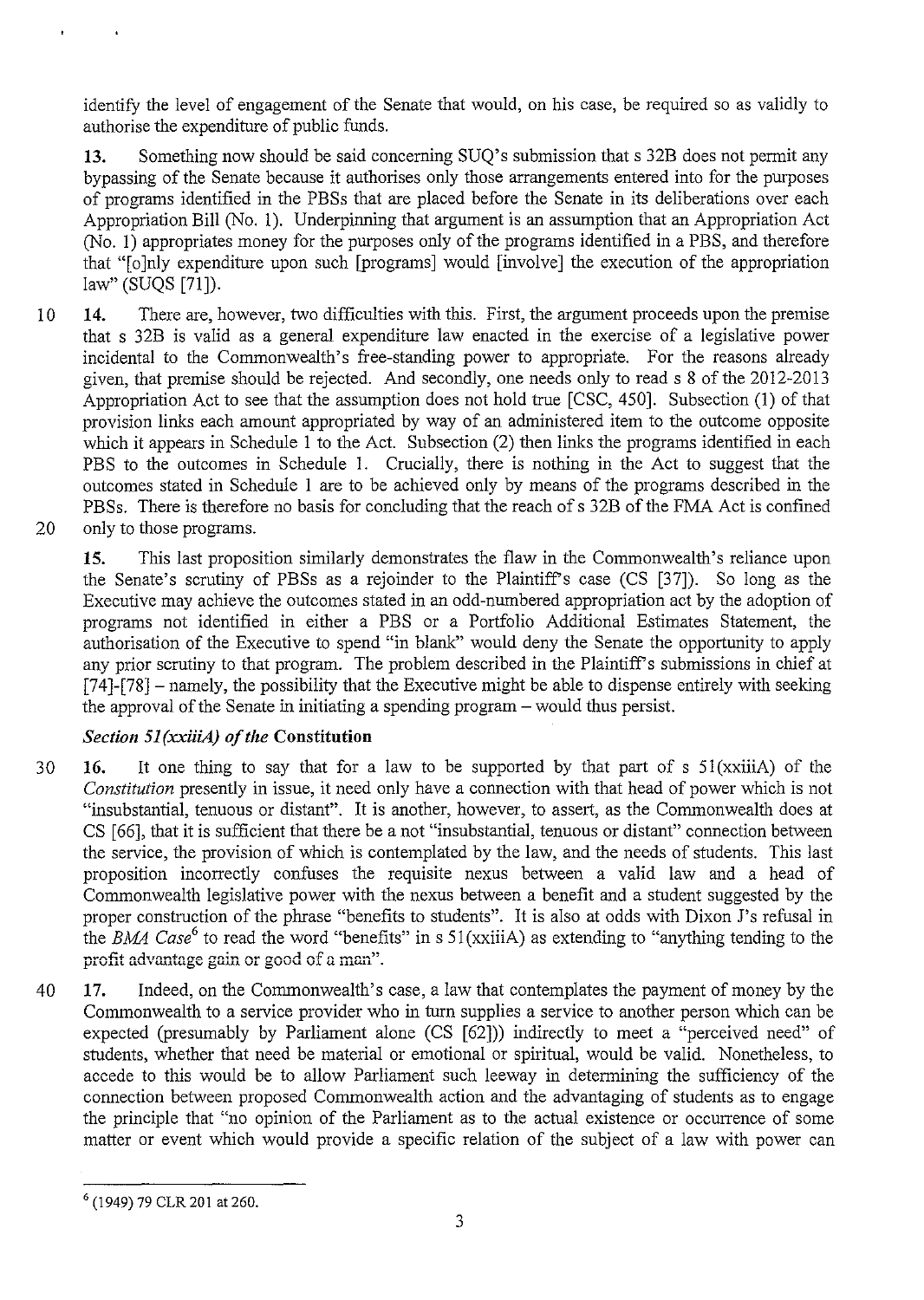suffice to give the law that relation".<sup>7</sup>

**18.** Given this difficulty, it was entirely appropriate for Hayne J and Kiefel J in *Williams (No. 1)*  to have considered the remarks in Parliament of the Hon H V Evatt for the purpose of ascertaining, by reference to the social services to which he referred, not merely "the contemporary meaning of language used", but also "the subject to which that language was directed". $8$  Thus, in emphasising and describing the concept of social services, Kiefel J was merely articulating at a higher level of generality the connotation of the words in s 51(xxiiiA), knowing full well that those words are required, from time to time, to be applied to different and changing circumstances. In the Plaintiff's submission, far from meriting criticism, this was perfectly orthodox.<sup>9</sup>

- 10 **19.** As for the Commonwealth's invocation (at CS [79]) of s 14(a) and (b) of the *Education Act 1945* (Cth), it need only be said that even if s 51 (xxiiiA) had been included in the *Constitution* at the time of the enactment of those provisions, their validity would have been doubtful. This is because those paragraphs describe the provision of assistance to persons so that they might become students, as distinct from the provision of assistance to persons who are students, which, as a matter of language, is the notion suggested by the phrase "benefits to students". It would thus be an error to construe s 51(xxiiiA) by reference to those paragraphs. In any event, by fastening upon Heydon J's suggestion in *Williams (No. 1)* that Mr Evatt regarded s 14(a) and (b) as capable of being supported by s 51 (xxiiiA), the Commonwealth is engaging in precisely the mode of reasoning that it condemns, namely, a search for the actual intentions of those who framed or drafted the constitutional text.
- 20 **20.** Furthermore, the Commonwealth's criticisms of the reasoning employed by Hayne J does not sufficiently recognise that the words "services" and "benefits" appear in close proximity in s 51(xxiiiA), suggesting, at the very least, a consciously drawn distinction between those two concepts. Thus, contrary to CS [76] and [80], his Honour's approach did not involve failing to construe the *Constitution* "with all the generality which the words used admit", 10 having regard to their context; nor did it proceed upon the heresy that in the absence of any express limitation, one grant of power may be taken to limit the scope of another. Instead, his Honour was merely describing the implications of failing to adopt a construction of  $s$  51( $xxi$ iiA) informed by the distinction between "services" and "benefits".
- 21. In any event, the construction of s 51(xxiiiA) favoured by the Commonwealth and SUQ does 30 little to assist their position. It appears to be common ground between all parties that a purported law with respect "to the provision of ... benefits to students" must, at the very least, identify the benefits sought to be provided (whether it be some form of emolument or a service), as distinct from the salutary results sought to be engendered by their provision. Notwithstanding what is said at CS [10]- [11], the legislation impugned in these proceedings does not give the force of law to, or otherwise "pick up", the Guidelines Revision 6 or any other document relating to the implementation of the NSCSWP. Instead, the combined effect of s 32B of the FMA Act and item 407.013 of Part 4 of Schedule 1 AA to the FMA Regulations is merely to authorise arrangements entered into for the purposes of a program known as the NSCSWP, the objective of which is "[t]o assist school communities support the wellbeing of their students, including by strengthening values, providing 40 pastoral care and enhancing engagement with the broader community".
- 

22. It should be apparent then that the impugned laws do not identify, let alone exhaustively state, what service or services are to be provided to, or for the indirect benefit of, students as part of the NSCSWP. Nor are they confined to the voluntary, as distinct from compulsory, receipt of those services by students. This is significant because, as the Commonwealth recognises at CS [64], s 51(xxxiiiA) "does not support a law providing for the compulsory receipt of a benefit or service".

<sup>7</sup>*Australian Community Party v The Commonwealth* (1951) 83 CLR I at 200.

<sup>8</sup>*Cole v Whitfield* (1988) 165 CLR 360 ay 385.

<sup>9</sup>*Grain Pool of Western Australia v The Commonwealth* (2000) 202 CLR 479 at 493-494.

<sup>10</sup>*Work Choices Case* (2006) 229 CLR I at 103 [142].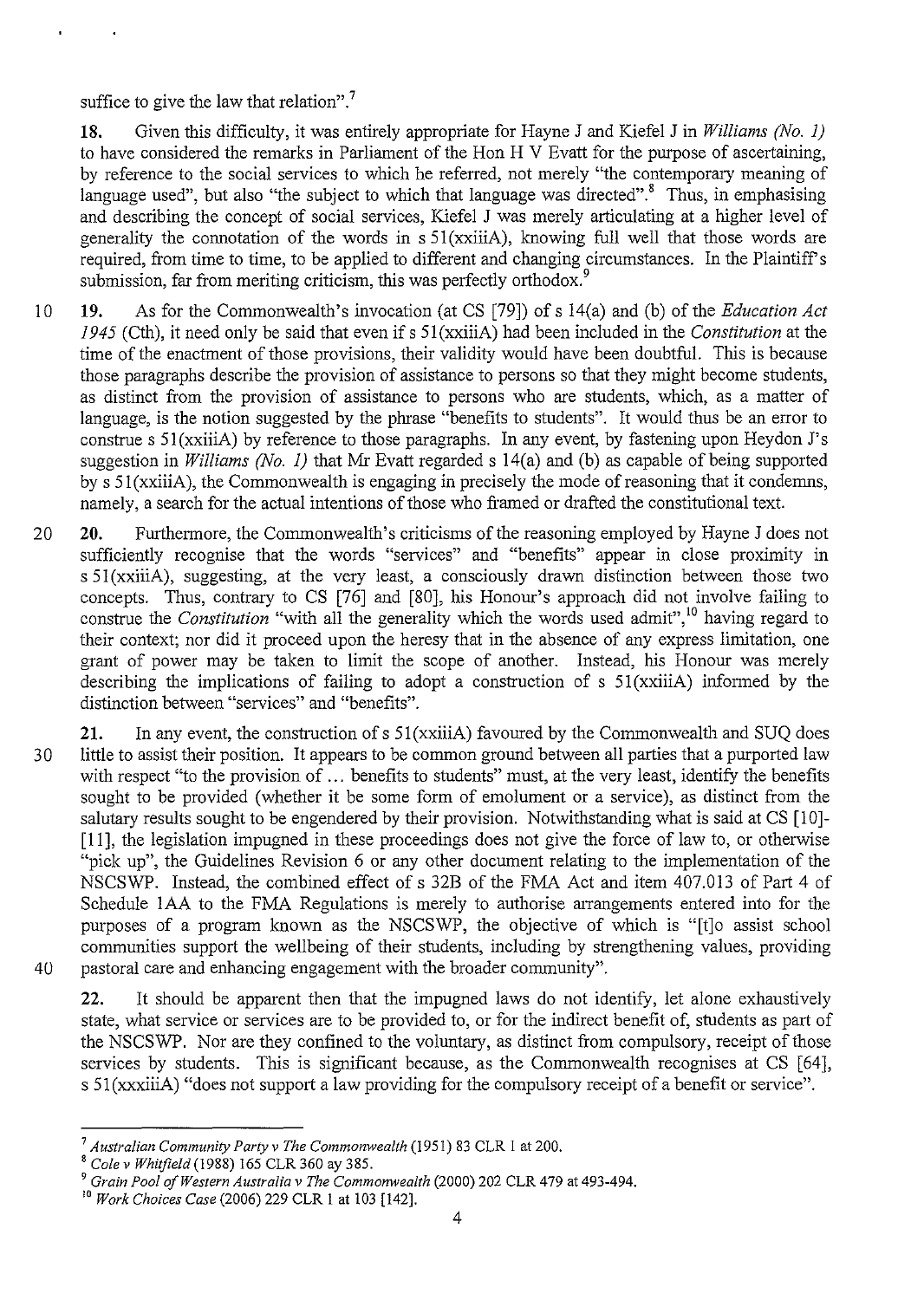## **The effect of the pleaded Appropriation Acts**

**23.** The Commonwealth's reliance upon the various Appropriation Acts pleaded in its Amended Defence pays insufficient heed to the circumstance that the outcomes stated in Schedule I to each of those statutes are expressed to be outcomes for a particular financial year. Accordingly, if s 8 of each of those Acts were construed to authorise expenditure for the purpose of achieving those outcomes, that authorisation would be confined to expenditure occurring in the financial year to which any particular Appropriation Act (No. **1)** relates. It must be recalled that the SUQ Funding Agreement obliges the Commonwealth to provide funding to SUQ over a period concluding on 31 January 2015. Subsection 8(1) of the 2011-2012 Appropriation Act thus plainly did not authorise 10 entry into that agreement. Indeed, the temporally limited operation of each Appropriation Act (No. 1) would tend against construing it as affording legislative authorisation to spend.

**24.** As for any suggestion that s 8(1) authorised the transfer to SUQ of funds for the purposes of the NSCSWP in the 2011-2012 financial year, let it be assumed, for the sake of argument, that that provision did, on its proper construction, authorise expenditure for the purpose of achieving the outcomes stated in Schedule 1. A question would nonetheless arise as to whether s 8(1) could validly authorise expenditure for the purposes of the NSCSWP. If Hayne J and Kiefel J were correct in their construction of s 51(xxiiiA) of the *Constitution*, that question would have to be answered in the negative, at least to the extent that  $s(1)$ , combined with Outcome 2 for the Education, Employment and Workplace Relations portfolio, is said to be a law with respect to the provision of 20 benefits to students.

**25.** Moreover, if the construction of s Sl(xxiiiA) contended for by the Commonwealth were adopted, the performance of the SUQ Funding Agreement in the 2013-2014 financial year- or rather any payment to SUQ for the purposes of the NSCSWP in that financial year- would suffer for want of legislative authorisation. The NSCSWP is described in DEEWR's 2013-2014 Portfolio Budget Statement **("PBS")** in terms which replicate item 407.013 of Part 4 of Schedule 1AA to the FMA Regulations. And like the s 32B of the FMA Act and Schedule 1AA to the FMA Regulations, neither the 2013-2014 Appropriation Act nor the accompanying PBS for DEEWR incorporates, by reference or otherwise, the provisions of the Guidelines Revision 6. Consequently, if what is said above concerning item 407.013 is correct, then s 51(xxiiiA) of the *Constitution* would not support 30 the valid operation of s 8(1) of the 2013-2014 Appropriation Act, in so far as it purported to authorise expenditure for the purposes the program described as the NSCSWP in DEEWR's PBS.

26. And for the reasons that follow, any reliance by the Commonwealth upon s 51(xxxix) of the *Constitution,* whether to support the validity of either s 32B of the FMA Act or the operation of the relevant Appropriation Acts for which it contends, is entirely misplaced.

## *The Commonwealth's attempt to re-open* **Williams (No. 1)**

## *Issue estoppel*

27. In *James v The Commonwealth*,<sup>11</sup> the twin doctrines of issue estoppel and abuse of process were invoked  $-$  curiously enough, by the Commonwealth  $-$  against Mr James on the hasis of this Court's earlier finding, in proceedings involving the same parties,<sup>12</sup> that s 92 of the *Constitution* did 40 not bind the Commonwealth. Those arguments were rejected, but not because, as the Commonwealth now asserts (at CS [112]), findings on pure questions of law were regarded as incapable of giving rise to an issue estoppel. Indeed, as the learned editor of *Spencer Bower and Handley* observes, "[t]he determinations which will found an issue estoppel may be of law, fact, or mixed fact and law".<sup>13</sup> Nor were the Commonwealth's arguments rejected on the basis that the doctrine of issue estoppel does not apply in constitutional litigation. They were instead rejected

 $\frac{11}{12}$  (1935) 52 CLR 570.<br> $\frac{12}{12}$  James v The Commonwealth (1928) 41 CLR 442.

<sup>&</sup>lt;sup>12</sup> James v The Commonwealth (1928) 41 CLR 442.<br><sup>13</sup> The Hon K R Handley, *Res Judicata*, 4<sup>th</sup> ed (2009) at [8.04]. See also *Queensland v The Commonwealth* (1977) 139 CLR 585 at 614-615.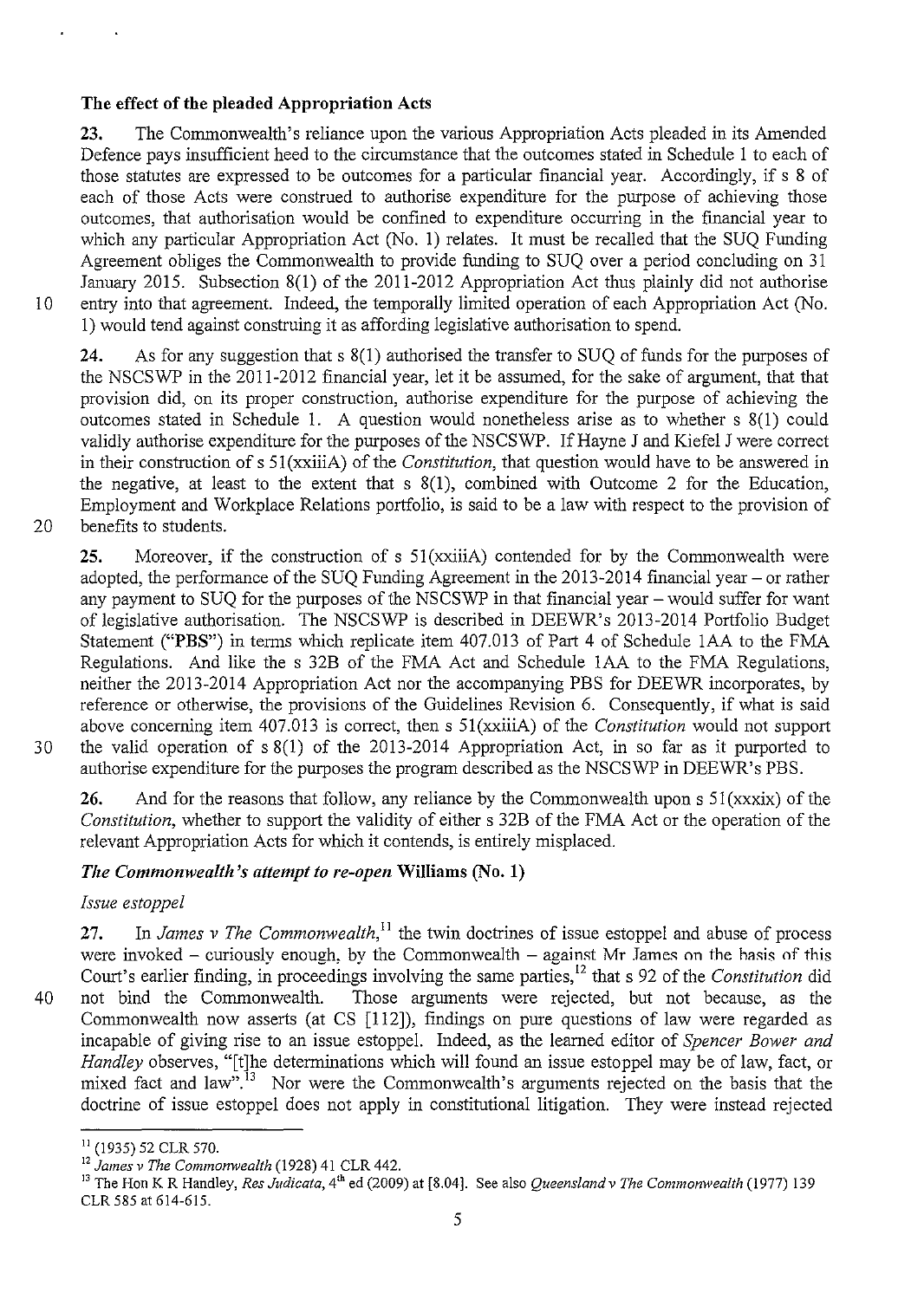because Mr James had succeeded in the earlier proceedings on a separate ground, with the result that the Court's findings on the application of s 92 to the Conunonwealth were not legally indispensable to the result. Critically, there was not the slightest doubt expressed by any Justice as to the amenability of constitutional litigation to a plea of issue estoppel.<sup>14</sup>

28. The various remarks relied upon by the Commonwealth, particularly those of Gibbs J and Stephen J in *Queensland v The Commonwealth,* 15 disclose at most disquiet with the notion that the doctrine might be engaged in constitutional litigation to which the Commonwealth and a State are parties. This is understandable, given that the polities forming the Australian federation might be expected to be natural and frequent contestants in the constitutional arena. However, where a private 1 0 party has conunenced proceedings to agitate a constitutional question, he or she does so to vindicate some right or interest beyond ensuring that the limits inter se of the constitutional powers of the Commonwealth and the States are respected. In those circumstances, there is no reason for denying him or her or the opposing polity, as part of the process of enforcing and protecting, or refusing to protect, that right or interest, the substantive right constituted by an issue estoppel.<sup>16</sup> After all, implicit in the relief sought by any such party is the finality of the litigation in which it is granted.

29. If that be accepted, then not only would the Commonwealth be refused leave to re-open the correctness of *Williams (No. 1);* it would not be entitled to seek such leave.

# *The Commonwealth Executive's power to contract and to spend*

- 30. In enumerating (at CS [129]-[136]) those features of the Australian constitutional landscape 20 that might explain or justify a departure from the traditional English conception of the Crown's capacity to contract and to spend, the Commonwealth has overlooked the notion - recognised by three Justices in *Williams (No. 1)*<sup>17</sup> – that the Commonwealth Executive is merely a branch of a nationality polity, and thus lacks any "legal personality distinct from the legislative branch". So much emerges from the inclusion, ins 61 of the *Constitution,* of the phrase "[t]he executive power *of the Commonwealth"* (emphasis added). This is to be distinguished from the tendency in English constitutional law, as reflected in the prominence given to the expression "the Crown", to describe both the State and the executive branch of government as metaphorical extensions of the Sovereign,  $^{18}$  in circumstances where, as the Commonwealth observes (at CS [124]), the common law ascribes to the Crown the status of a corporation sole.
- 30 31. Two consequences follow from this. First, to speak of the capacities enjoyed by the legal person constituted by the Conunonwealth of Australia is not to say anything meaningful about the width of the powers of the Commonwealth Executive. There is, after all, a conceptual difference between the powers of a single branch of a polity, whose position finds no analogy in, say, the board of directors of a private corporation, and the capacities that flow from that polity being a juristic person. For example, the capacity of the Commonwealth to own property does not necessarily entitle the Executive Government to use or to dispose of such property as any other legal person might under the general law; that would depend upon the scope of Conunonwealth power, and particularly, executive power.<sup>19</sup>
- *.5£.* Secondiy, if the Conunonweaith Executive iacks any legal personality distinct from the 40 Conunonwealth legislature, then the former cannot be assumed to have sufficient power to exercise, on behalf of the Conunonwealth of Australia *and independently of Parliament,* each and every capacity flowing from the very fact of the Conunonwealth's being a legal person. In this regard, it must be recalled that as at federation, the appropriation process was understood in the United

<sup>&</sup>lt;sup>14</sup> See also *Victoria v The Commonwealth* (1957) 99 CLR 575 at 654-655.<br><sup>15</sup> (1977) 139 CLR 585 at 597 and 605.<br><sup>16</sup> The Hon K R Handley, *Res Judicata*, 4<sup>th</sup> ed (2009) at [1.09].

<sup>&</sup>lt;sup>17</sup> (2012) 248 CLR 156 at 184 [21] per French CJ, at 237 [154] per Gummow and Bell JJ.<br><sup>18</sup> Sue v Hill (1999) 199 CLR 462 at 498-499 [84]-[87].<br><sup>19</sup> Attorney-General (Vic) v The Commonwealth (1935) 52 CLR 533 at 569; John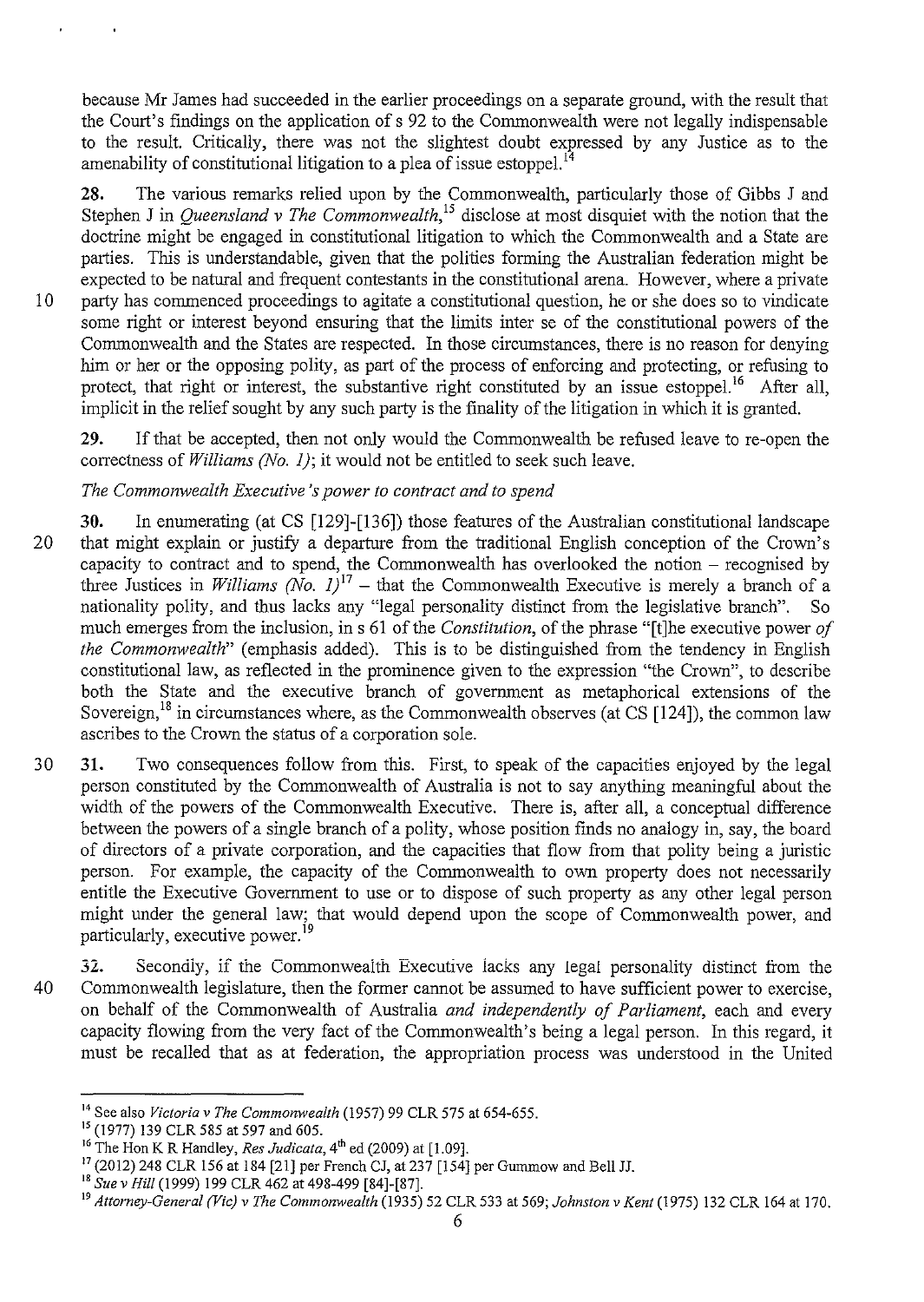Kingdom as bearing upon the relationship between the Houses of Parliament and the Crown, in circumstances where the latter, described as "being the executive power",20 had, and continues to have, a distinct legal personality. Given that the same cannot be said of the Commonwealth Executive, it would be simplistic to the point of error to assume that the *Constitution* requires no more than the appropriation process by way of parliamentary involvement in the exercise of the Commonwealth's capacity to spend.

33. It is at this point that attention should be directed to s 96 of the *Constitution.* On the basis of observations made by Mason J in the  $AAP$  Case,<sup>21</sup> the Commonwealth contends (at CS [142.2]) that that provision "was not intended to create a power to make grants to States - rather, it serves to put 10 beyond question that legally enforceable conditions can be attached to such grants".<sup>22</sup> Implicit in this is the suggestion that s 96 merely assumes the existence of a power, otherwise conferred in the *Constitution*, to grant financial assistance to the States. If that be right, then it is, in the Plaintiff's submission, significant that s 96 identifies Parliament as the repository of that power.

34. For if:

- (a) s 96 merely assumes the existence of such a power;
- (b) the Executive enjoys a power to spend in the absence of legislative authorisation, which power is constrained only by the matters discussed at CS [129]-[136]; and
- (c) the making of grants to the States is but one example of Commonwealth spending,
- then one would expect s 96 to state that it is the Governor-General in Council, rather than 20 Parliament, who "may grant fmancial assistance to any State on such terms and conditions as [he or she] thinks fit". That, however, is not what s 96 says. On the contrary, the very notion of a grant of financial assistance by Parliament, in circumstances where it is the Executive that would attend to the transfer of funds to the States, illustrates the error involved in treating the Executive as a separate juristic person.

35. It is crucial also that that s 96 speaks of the granting of financial assistance by Parliament, as distinct from the appropriation by Parliament of monies for the purpose of granting such assistance. Given that an appropriation involves no more than the "provisional setting apart or diversion from the Consolidated Revenue Fund of the sum appropriated", the logical conclusion of the Commonwealth's argument is thus to highlight s 96 as being indicative of an assumption that 30 Commonwealth spending, at least in the form of grants to the States, requires legislative imprimatur beyond an appropriation.

36. Of course, this is not to deny the Executive any role in determining how, and on what terms, the States are to be offered financial assistance. As Mason J observed in the  $AAP$  Case,<sup>23</sup> "the executive power ... extends to the investigation and formulation of policies to be expressed in conditions to be attached to grants made to the States." However, it does not follow from this that the Executive is empowered, in the absence of legislative authorisation, to implement those policies.

37. Two further points should be made in relation to s 96. The first is that the attachment of conditions to grants of financial assistance requires that the Executive place before Parliament a bill setting out its proposed policy in sufficient detail for that policy to take effect as a legally 40 enforceable condition to the grant. The language of s 96 would tend to suggest that it is for Parliament to consider and to authorise the stated policies of the Executive Government prior to their implementation. This recalls, to no small extent, the Plaintiff's earlier submission that the Commonwealth Executive cannot validly be authorised to spend "in blank".

<sup>&</sup>lt;sup>20</sup> Erskine May, *A Treatise on the Law; Privileges, Proceedings and Usage of Parliament*, 10<sup>th</sup> ed (1893), pp 515-516, cited in *Pape* (2009) 238 CLR I at 76-77 [192].

<sup>22</sup> See also J Quick and R R Garran, *The Annotated Constitution of the Australian Commonwealth* (1901) at 870-871.<br><sup>23</sup> (1975) 134 CLR 338 at 398.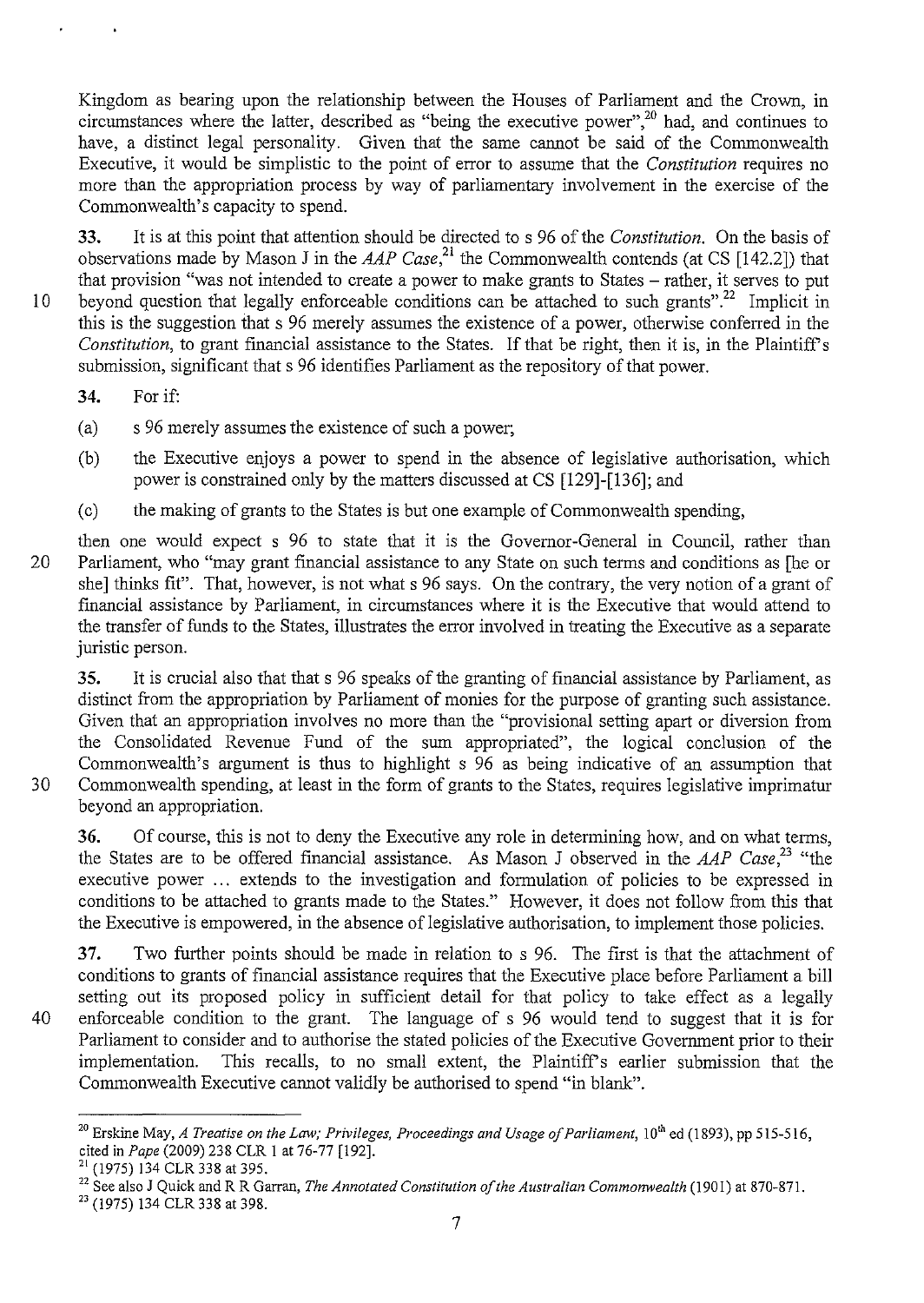38. The second point is that s 96 serves only to underscore the extent to which the Senate cannot be regarded as a mere antipodean analogue to the House of Lords. The "vestigial" nature of its function "as a chamber designed to protect the interests of the States"<sup>24</sup> may be conceded. Nonetheless it must follow from the fact of that function having been reposed in the Senate that it is only through the Senate that the States may influence the content of any conditions attached to grants proposed to be made under s 96. Thus, if s 96 is to be understood as merely putting beyond question the Commonwealth's ability to attach legally enforceable conditions to grants made to the States, it must also be taken as suggesting the significance attributed by the framers of the *Constitution* to the notion that the policies of the Executive, which may ultimately be reflected in the content of those 10 conditions, should receive the prior scrutiny and approval of the Senate.

39. Accordingly, once provisions such as s 96 of the *Constitution* are read in their proper context - that is, shorn of any conflation of the polity constituted by the Commonwealth of Australia with the Commonwealth Executive or the attribution to the Executive of a separate legal personality – they are revealed to be at odds with the position contended for by the Commonwealth. More importantly still, the foregoing analysis, combined with what is said in the Plaintiff's submissions in chief at [67]-[83], demonstrates that resort need not be had to "reasoning of the impermissible 'reserved powers' kind" (CS [143.4]) in order to produce the result that "many, but not all, instances of executive spending and contracting require legislative authorisation" (CS [144]).

40. This is not to deny that the position of the States has some independent bearing upon the 20 proper ambit of the executive power of the Commonwealth. However, that is only in relation to those areas of Commonwealth executive activity which do not require legislative authorisation. This is because, in so far as those areas of activity that do require such authorisation are concerned, considerations of federalism are accommodated by the need for the conferral of such authority to be supported by Commonwealth legislative power.

41. That being so, the argument advanced at CS [143] is entirely misconceived. What was said in *Williams (No. 1)* concerning the "overlap" between exercises of Commonwealth and State executive power was not proffered by any of the majority Justices as a "basis for inferring that parliamentary authority is required before the Commonwealth may spend and contract". It was instead the basis upon which those Justices refused to extend the areas in which the Executive might 30 act without legislative imprimatur beyond what had been identified in cases such as *Pape.* Given Brennan J's remarks in *Davis v Commonwealth*<sup>25</sup> concerning the need to consider, amongst other things, "the sufficiency of the powers of the States to engage effectively in the [relevant] enterprise" - the correctness of which the Commonwealth does not now challenge - their Honours' reasoning was unimpeachable.

42. In a similar fashion, the Commonwealth's argument at CS [141] proceeds upon a failure to appreciate that it formed no part of their Honours' reasoning to suggest that s 64 of the *Constitution*  defines "the outer boundaries of the power of the executive to spend and contract without an authorising statute". Indeed, it is difficult to see how the area of activity described in *Pape* as falling within the executive power of the Commonwealth  $-$  namely, activities "peculiarly adapted to the 40 government of a nation and which cannot otherwise be carried out" for the nation's benefit- could possibly be subsumed within s 64.

43. In any event, contrary to CS [141.2]-[141.4], French CJ, in remarking upon s 64 of the *Constitution,<sup>26</sup>*was not indicating acceptance of the views expressed by Dixon J in *Bardolph*  concerning the validity of contracts entered into by the Executive otherwise than "in the ordinary course of administering a recognised part of the government".<sup>27</sup> Instead, his Honour was merely observing that the criticisms subsequently made of *Bardolph* might have diminished force in a

<sup>&</sup>lt;sup>24</sup> Williams (No. 1) (2012) 248 CLR 156 at 205 [61].<br><sup>25</sup> (1988) 166 CLR 79 at 111.

<sup>26</sup>*Williams (No. I)* (2012) 248 CLR 156 at 214-215 [79].

<sup>27</sup>*New South Wales v Bardolph* (1934) 52 CLR 455 at 508.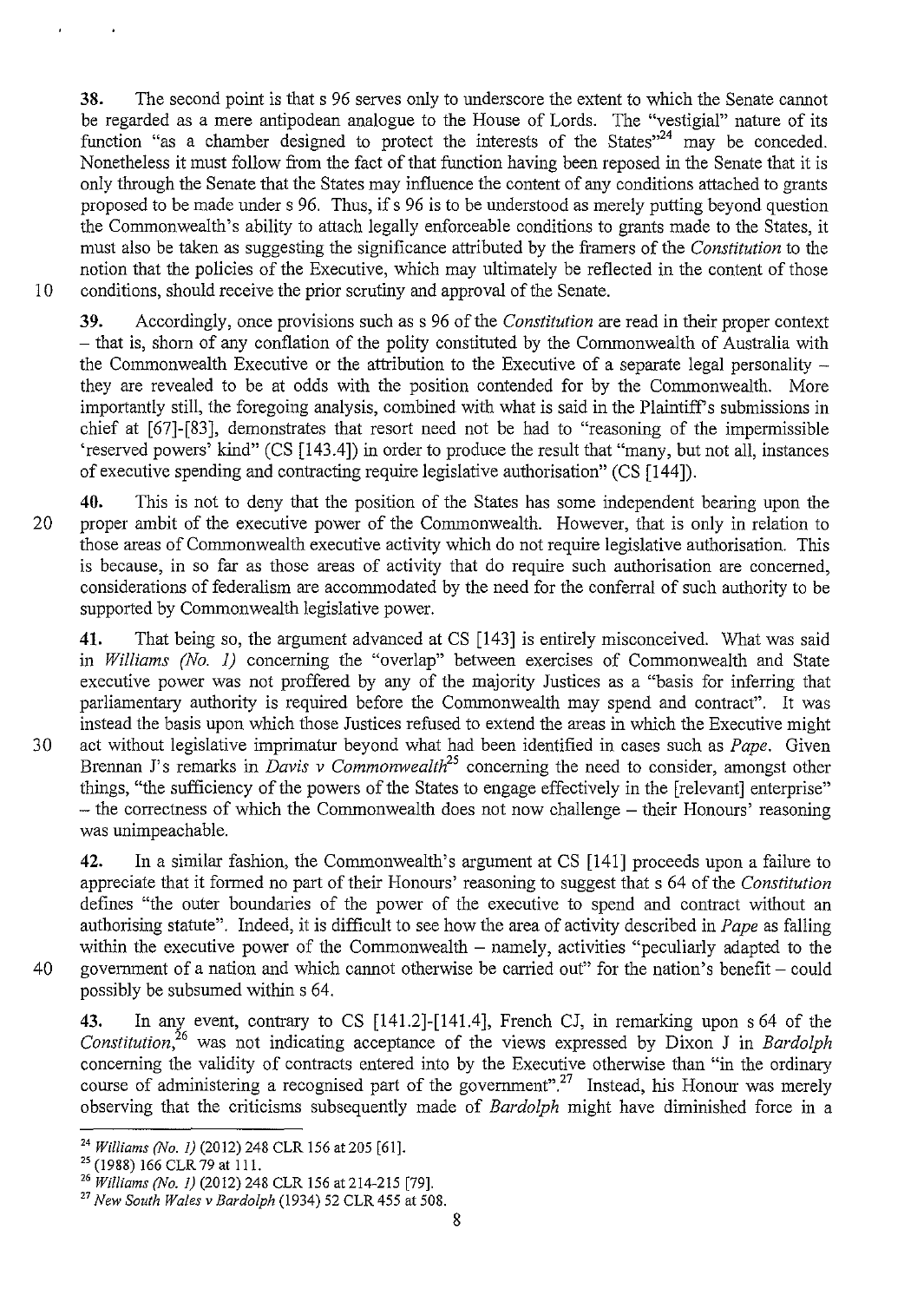Commonwealth setting, particularly having regard to the Executive's powers in relation to "the execution and maintenance" of the *Constitution* and the express reference in s 64 to the administration of departments of State. That provision puts beyond doubt that the Commonwealth Executive does not require legislative imprimatur for activities undertaken in so administering. It is, moreover, to be construed in a manner "which allows for development in a system of responsible ministerial government".<sup>28</sup> That its words might be taken to offer but one criterion for determining when the Executive may act without legislative authorisation does not, therefore, serve constitutionally to entrench any particular conception of the role of government, and consequently does not afford any basis for rejecting the proposition that subject to other exceptions, such 10 authorisation is otherwise required for the expenditure of public funds.

 $\epsilon$ 

44. It is no answer to this to suggest, as the Commonwealth does at CS [141.4], that there is nothing about the administration of departments of State that should attract a lesser degree of scrutiny by Parliament. This fails to recognise that the appropriation process itself distinguishes between the ordinary annual services of the Government and "expenditures for new purposes not already covered by the existing powers or functions of a department",<sup>29</sup> and contemplates a diminution in the powers of the Senate with respect to proposed laws appropriating moneys for the former. One might ask, however, what it is about the ordinary annual services of the Government that would warrant that diminution. It seems merely to have been directed towards replicating the practices that developed at Westminster after 3 June 167830 for the purpose of ensuring the vigour 20 and strength of the House of Commons relative to the House of Lords. The logical conclusion of the Commonwealth's argument would be to regard this as an insufficient justification for the inclusion in the *Constitution* of s 53. But just as that does not detract from Parliament's obligation to comply with s 53, so does the Commonwealth's argument not compel this Court to disregard the extent to which the text and structure of the *Constitution* require legislative authorisation of spending by the Executive, subject only to such exceptions as that to be discerned in the terms of s 64.

# *The Commonwealth's proposed limit upon executive power*

45. On the assumption that there is no requirement for legislative authorisation of expenditure by the Commonwealth Executive, the Commonwealth contends that if there is to be a limit, beyond the matters discussed at CS [129]-[136], upon the Executive's power to spend, that power should 30 nonetheless extend "to all those matters that are reasonably capable of being seen as of national benefit or concern" (CS [152]). In testing the correctness of this formulation, it is convenient to focus on that part of it which would permit the Executive to engage in spending on matters that do not fall within the ambit of Commonwealth legislative power.

46. Underpinning the Commonwealth's submission is an unspoken departure from the mode of reasoning concerning the scope of the Commonwealth's executive power that informed the decision in *Pape.* Reference has already been made to the remarks of Brennan J in *Davis v Commonwealth.*  Those remarks should not be taken to suggest that where the executive power of the Commonwealth is invoked as supporting Commonwealth activity in relation to matters falling outside the express grants of Commonwealth legislative power, it is sufficient that the activity in question does not 40 involve competition, in the sense of producing outcomes that conflict, with State executive action. Instead, his Honour was observing that the executive power of the Commonwealth is less likely to extend to fields of activity where the States are sufficiently empowered to act, irrespective of whether such power is exercised. In the Plaintiff's submission, this approach finds reflection in the proposition that the Commonwealth's executive power supports the undertaking of enterprises and activities which "are *peculiarly adapted* to the government of a nation and which *cannot otherwise be carried on*" for its benefit (emphasis added).<sup>31</sup> It is critical, then, that those words were given

<sup>&</sup>lt;sup>28</sup> Re Patterson; Ex parte Taylor (2001) 207 CLR 391 at 460 [211].<br><sup>29</sup> Combet v The Commonwealth (2005) 224 CLR 494 at 536-537 [47].<br><sup>30</sup> J Quick and R R Garran, *The Annotated Constitution of the Australian Commonwealt*